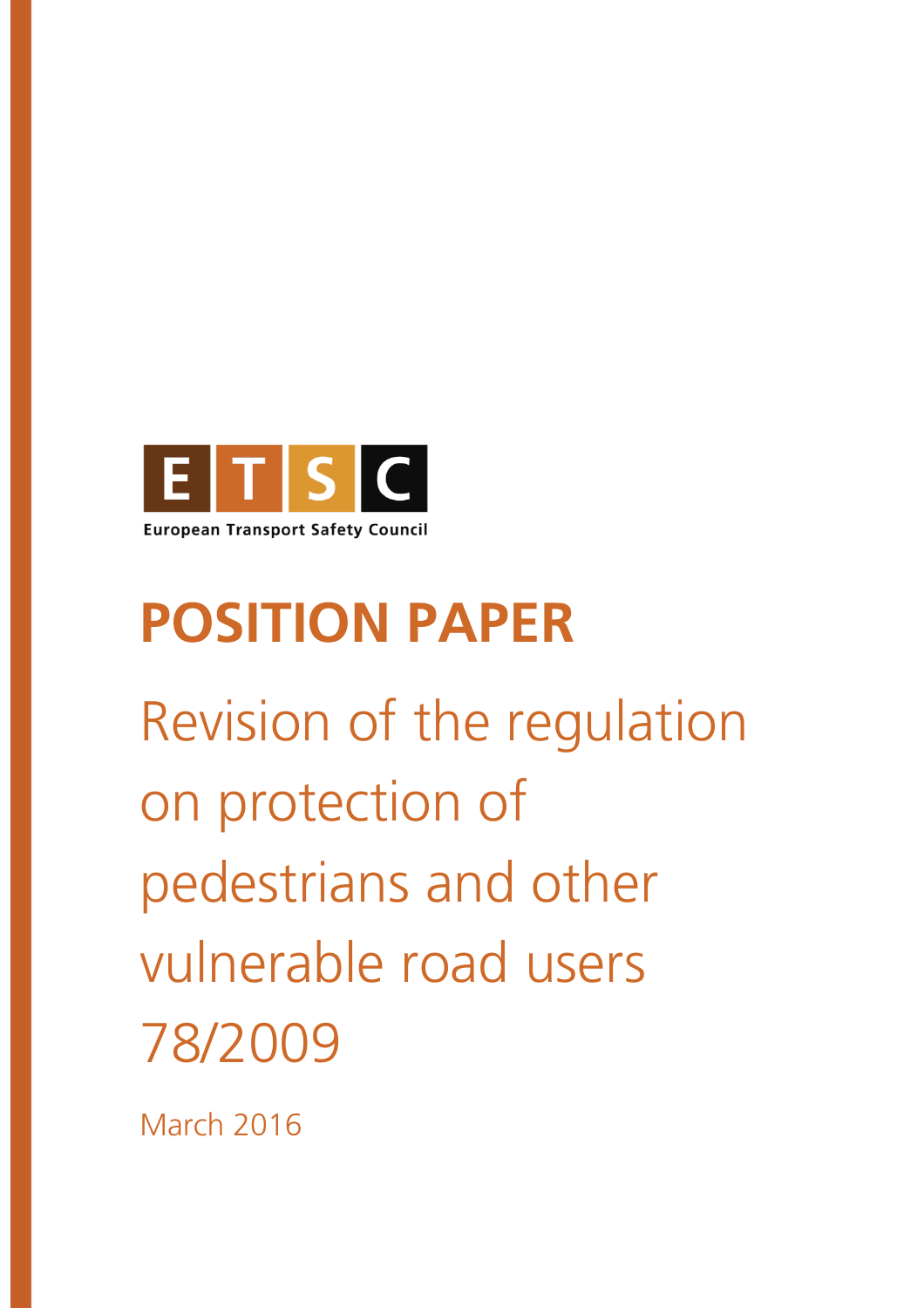

### **Contents**

| 4.1 Pedestrian upper leg and pelvis to bonnet leading edge protection 9 |  |
|-------------------------------------------------------------------------|--|
|                                                                         |  |
|                                                                         |  |
|                                                                         |  |
|                                                                         |  |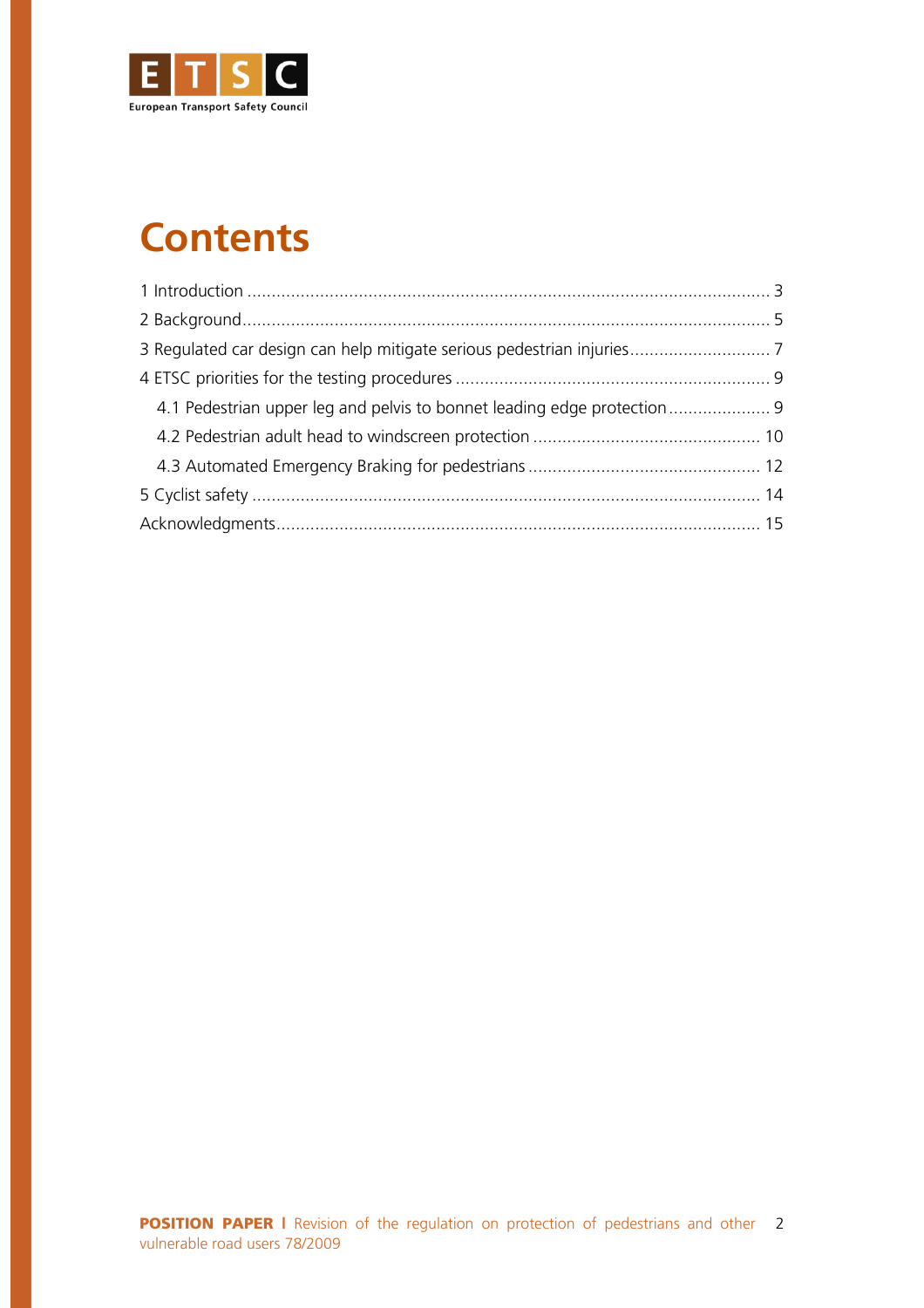

### **1 Introduction**

The European Transport Safety Council (ETSC) welcomes the initiative of the European Commission to review the legislation on the protection of pedestrians and other vulnerable road users (VRUs). It is of paramount importance that the EU takes steps to improve the safety of this often neglected category of road users.

In 2013, 5542 pedestrians and 2002 cyclists were killed on European Union roads1. As more car occupant deaths are prevented every year due to better in-vehicle protection, the decrease in the number of vulnerable road users' deaths and serious injuries has not followed the same pace<sub>2</sub>. Figure one highlights this difference. Thus there is an urgent need to further improve vehicle crash design for those outside of the vehicle.

Different vehicle factors can influence impact severity between motor vehicles and cyclists or pedestrians, the most important being speed of travel, vehicle mass and the level of crash protection provided by the vehicle<sub>3</sub>. Pedestrian-friendly car fronts resulting from regulations are a key element of the EU's road safety framework. Pedestrians are the most numerous and the most vulnerable of all road users and, while presenting no danger on the road themselves, they have no protection. Pedestrians represent around 21% of total EU (28) road traffic deaths4, while cyclists account for 8% of all road deaths, but big disparities exist between European countries and the share can be higher in countries where cycling is more predominants. There is also a high level of underreporting of collisions involving pedestrians and cyclists<sub>6</sub>. Cars are the most frequent collision partner with VRUs<sub>7</sub> and the majority of pedestrians and cyclist fatalities were caused by collisions with cars, 68% and 52% respectively. Also, most pedestrian and cyclist fatalities occur on urban roads, 69% and 56% respectively<sup>8</sup>.

ETSC argues that both passive and active in-vehicle safety have an important role in

 $\overline{a}$ 

<sup>5</sup> Ibid.

8

<sup>1</sup> ETSC (2015) PIN Flash Report 29 Making Walking and Cycling on Europe's Roads Safer

on Vulnerable Road Users [http://etsc.eu/making-walking-and-cycling-on-europes-roads-safer-pin](http://etsc.eu/making-walking-and-cycling-on-europes-roads-safer-pin-flash-29/)[flash-29/](http://etsc.eu/making-walking-and-cycling-on-europes-roads-safer-pin-flash-29/)

<sup>2</sup> Ibid.

<sup>3</sup> DaCoTA (2013) Vehicle Safety

<sup>4</sup> European Commission (2015) Road Safety Vademecuum

<sup>6</sup> ETSC (2015) PIN Report on Vulnerable Road Users

<sup>7</sup> Otte, D., Jansch, M., Haasper, C. (2010) Injury protection and accident causation parameters for vulnerable road users based on German In-depth Accident Study GIDAS, Accident Analysis and Prevention 44 (2012) 149-153

[http://www.europarl.europa.eu/RegData/etudes/STUD/2015/563415/IPOL\\_STU\(2015\)563415\\_EN](http://www.europarl.europa.eu/RegData/etudes/STUD/2015/563415/IPOL_STU(2015)563415_EN.pdf) [.pdf](http://www.europarl.europa.eu/RegData/etudes/STUD/2015/563415/IPOL_STU(2015)563415_EN.pdf)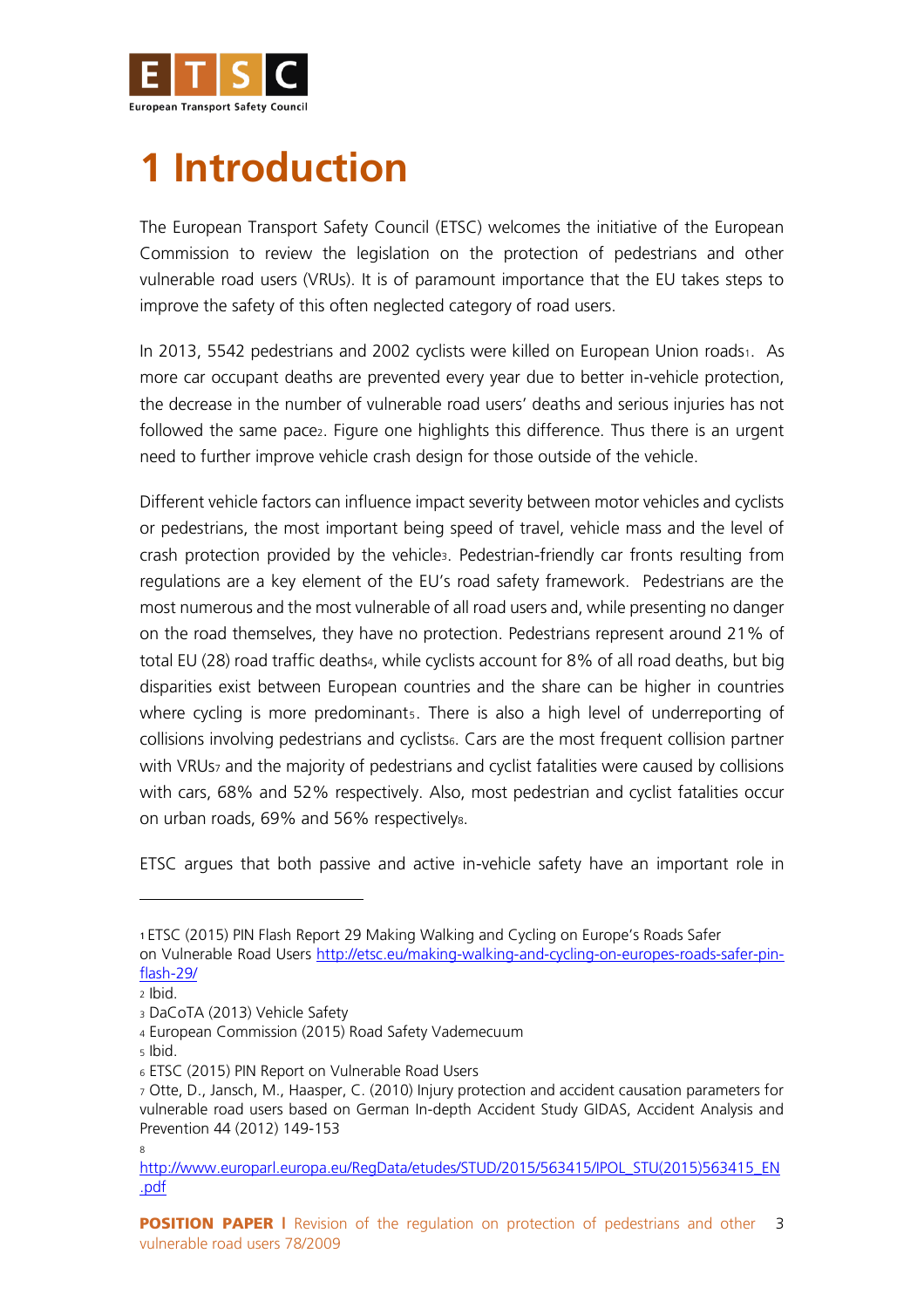

reducing the number of pedestrian and cyclist collisions.

In light of the new EC Report accompanying the Commission Staff working Document COM (2016) 7879, ETSC supports the proposal to mandate the head to windscreen/Apillar test. Many serious pedestrians and cyclists head injuries arise from impact with windscreen. This will incentivise the industry to change the design of the windscreen and A-pillars or provide airbags. Some manufacturers are already providing airbags for this purpose.

ETSC deeply regrets however that the Commission text does not mandate the upper leg form to bonnet leading edge test, a crash test critical to improving pedestrian protection.



**Fig. 1** Reduction in road deaths since 2002 for cyclists, PTW, pedestrians and other road users10.

<sup>9</sup> <http://ec.europa.eu/DocsRoom/documents/20508/attachments/2/translations/> <sup>10</sup> Ibid.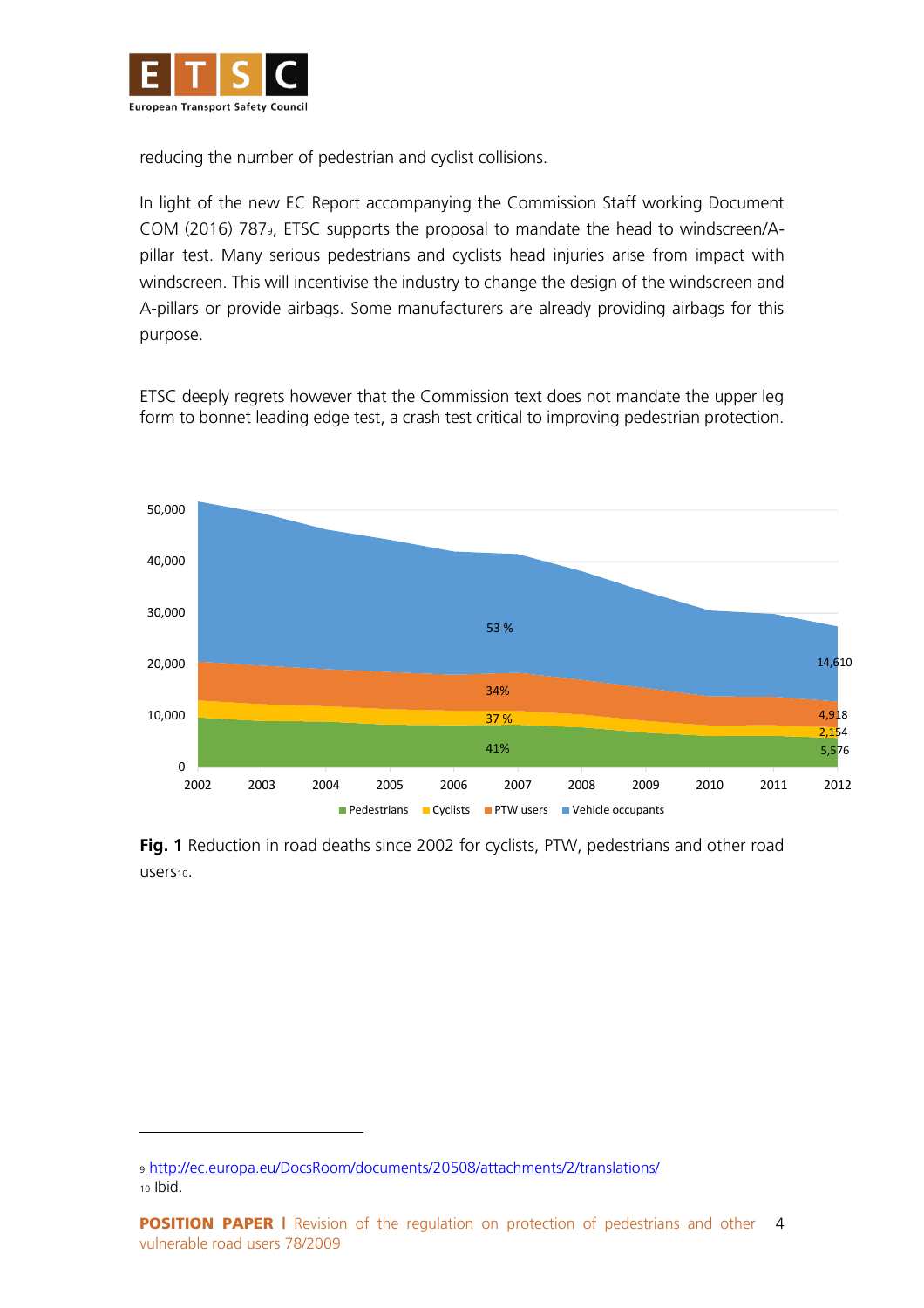

# **2 Background**

Pedestrian protection measures on cars are there for when a collision occurs. Collision avoidance technology will reduce the number of collisions but it will not eliminate them all. In the cases where collision avoidance systems are able to reduce the impact speed, they will complement but not replace the need for pedestrian protection through vehicle deformation.

As the EU has exclusive competence on vehicle safety measures and vehicle type approval under Article 114 of the EU treaty, this legally-binding tool represents one of the most direct and effective measures the EU has at its disposal to further reduce deaths and injuries on the road. Regulation 78/2009 is the only element in European legislation ensuring passive safety standards requirements that lead to less aggressive car fronts for pedestrians and cyclists.

The review will require bold action to ensure that road deaths continue to fall, and that vehicle safety improvements are not limited to only reducing risks for car occupants.

For car occupants, protection levels have been set to provide protection for a much higher proportion of potential casualties than the current pedestrian Regulation. ETSC is aware that, unfortunately, the level of pedestrian protection that can be provided by improvements to the vehicle's front cannot match occupant protection for a number of reasons, principally due to the feasibility of providing sufficient crush depth to protect VRUs above 40 km/h. Providing pedestrian protection by vehicle deformation above this speed becomes rapidly more onerous. Avoidance systems that in some cases can prevent the impact or reduce the vehicle's speed before impact should be used to increase the proportion of pedestrians protected, not as a reason to remove protection.

The European Commission published its first Milestone towards a Serious Injury Strategy in March 2013. In 2014, at least 26,025 people were killed in the European Union as a consequence of road collisions<sup>11</sup>. In the same year, more than 199,000 people were recorded by the police as seriously injured12. ETSC believes the Pedestrian Protection Regulation should take into account this renewed focus and address passive vehicle safety measures that target reducing serious injuries among road users.

Data from Euro NCAP shows that, as the legislation started to come in, the manufacturers

<sup>11</sup> ETSC (2014) 8<sup>th</sup> PIN Annual Report Ranking EU Progress on Road Safety.

<sup>12</sup> Ibid.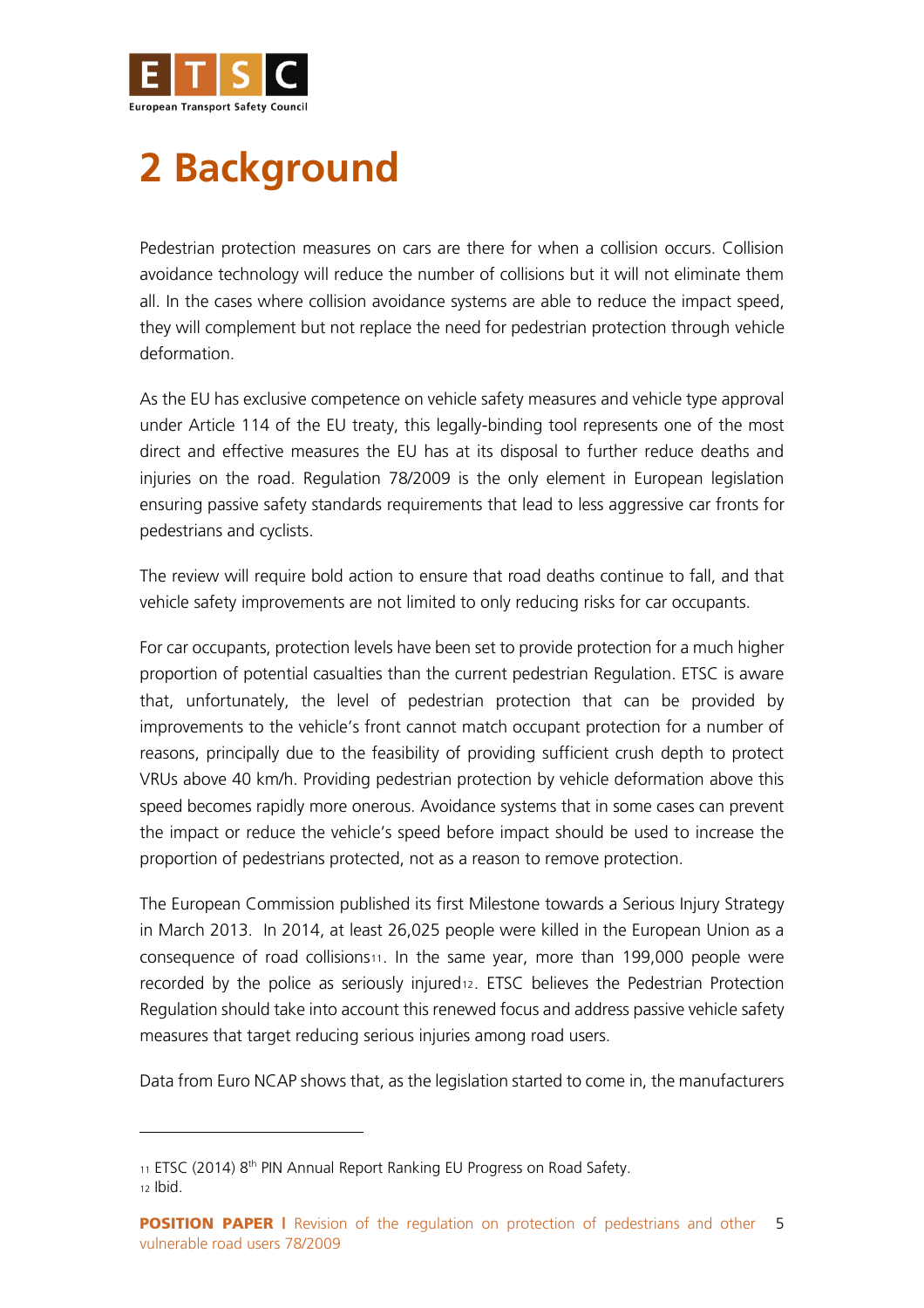

started to respond. Without EU legislation on pedestrian protection, we would not have achieved such progress in the past. The legislation has created the base line that has allowed Euro NCAP to continue to push. There is evidence that the market does not deliver on its own in this domain.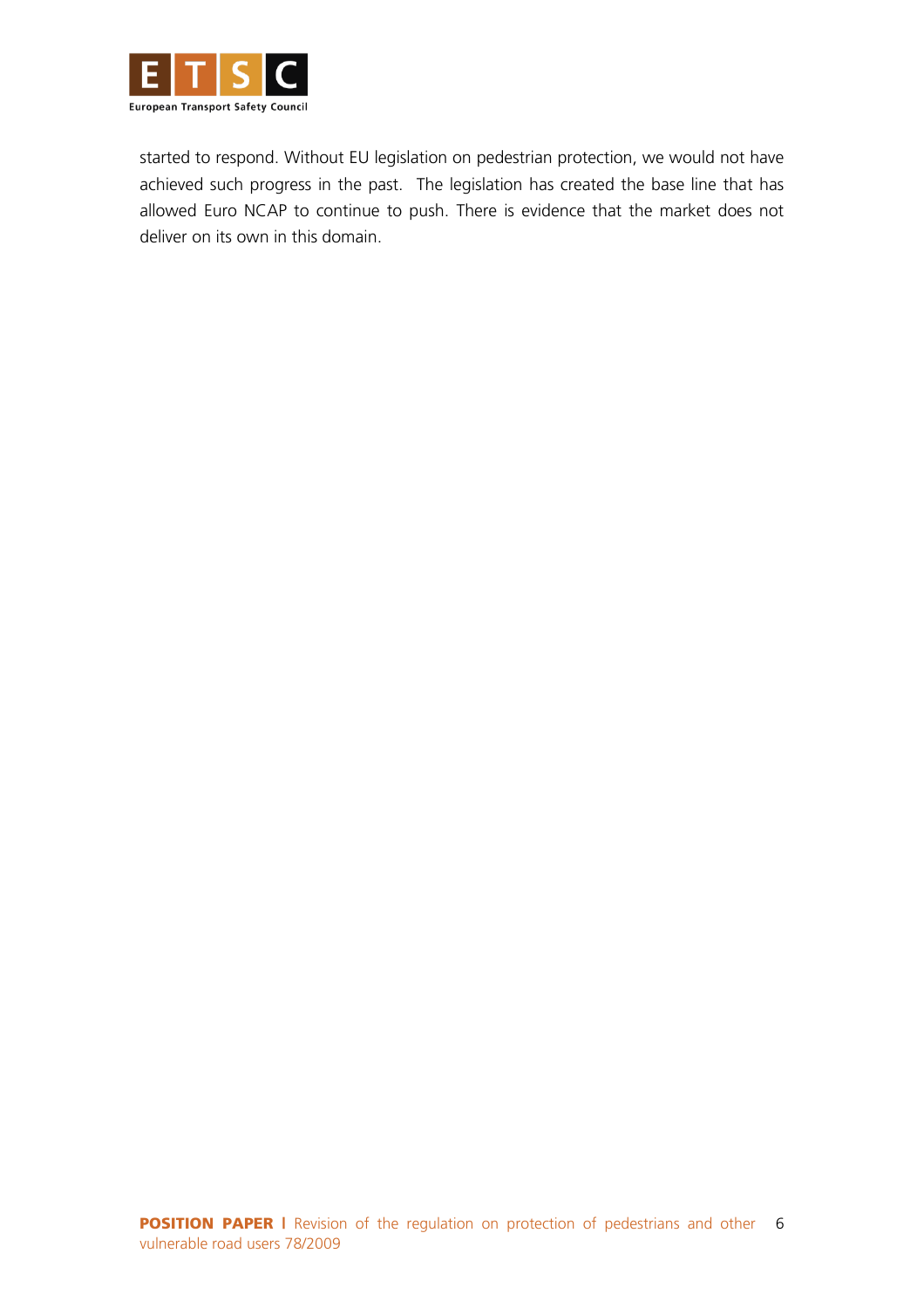

 $\overline{a}$ 

# **3 Regulated car design can help mitigate serious pedestrian injuries**

ETSC argues for the adoption of testing procedures that would lead to improved vehicle design for the purpose of pedestrian and cyclist protection.

Regulation 79/2009 asked Member States Type-Approval authorities to monitor the results of two type of tests in order to assess the feasibility for compulsory mandating. The monitoring concerns the protection assessed by an upper leg form to bonnet leading edge test and an adult headform to windscreen test.

The results<sup>13</sup> of the type-approval monitoring tests show that only one vehicle model out of all the cars currently approved in Europe meets the limits proposed by the two monitoring testing requirements with regard to the protection of pedestrians and vulnerable road users<sup>14</sup>. The same report asserts that the levels suggested for the upper legform test are more stringent for current vehicle designs than those for the adult headform meaning that more vehicles would meet the headform limit than the upper legform limit15. An update of these tests is clearly overdue.

German and Swedish research into the correlation between EuroNCAP testing procedures scores and reduction of pedestrian deaths and serious injuries shows that the higher the EuroNCAP pedestrian protection rating, the more chances of survivability. A study from the German Federal Highway Research Institute (BASt) found a significant correlation between high pedestrian protection ratings and injury outcomes in a sample of 27 143 pedestrian to car collisions. Comparing a vehicle scoring 5 points and one scoring 22 points, pedestrians' probability of fatal injury is reduced by 35% and of serious injury by

<sup>13</sup> Results refer to 323 vehicle types (vehicle classes ranging from small city cars or electric super mini to large luxury vehicles and grand tourer sports and supercars) in Hynd, D., et al. (2015) Benefit and Feasibility of a Range of New Technologies and Unregulated Measures in the fields of Vehicle Occupant Safety and Protection of Vulnerable Road Users, Transport Research Laboratory <sup>14</sup> Hynd, D., et al. (2015) Benefit and Feasibility of a Range of New Technologies and Unregulated Measures in the fields of Vehicle Occupant Safety and Protection of Vulnerable Road Users, Transport Research Laboratory. Pg.31 <sup>15</sup> Ibid.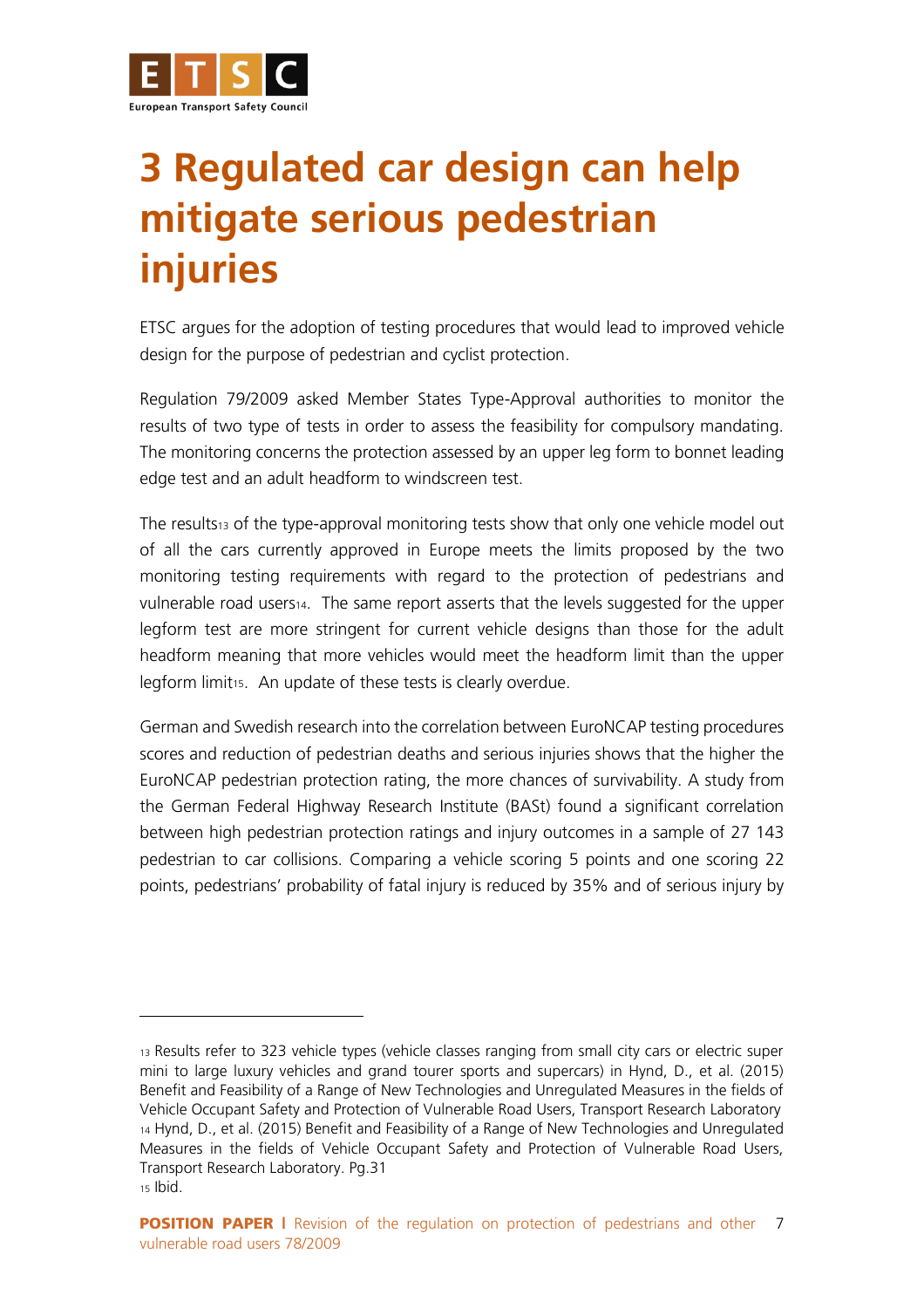

16%16.

 $\overline{a}$ 

Another study correlating EuroNCAP pedestrian protection scores and injury outcomes in car-to-pedestrian and car-to-cyclist injury collisions, found that large reductions in injury severity for all levels of injury can be achieved – particular for MAIS2+ and MAIS3+ as well as in the risk of permanent medical impermanent17. The reduction was most evident for head injuries where the risk of sustaining an AIS2+ injury was reduced by 90% for high performing cars (3 to 4 EuroNCAP stars). Also for head injuries leading to medical impairment, the risk was reduced by approximately 80%-90%. With regard to leg injuries, and injuries to other body regions, the reduction was also significant.

The study also showed that pedestrian friendly car fronts can yield benefits for cyclists too, although the injury reduction was slightly lower with a benefit for cyclists being most evident in the case of cars rated between medium (2 star) and high performing cars, and especially for head injuries. It concluded that since pedestrian protection requires only minor additional technology in the design phase, the cost could be considered low compared to other vehicle safety systems relative to their benefits.

<sup>16</sup> Pastor, C. Correlation between pedestrian injury severity in real-life crashes and Euro NCAP pedestrian test results. Federal Highway Research Institute (BASt), Germany. Paper Number 13-0308

<sup>17</sup> Strandroth et al. (2014) Correlation between Euro NCAP Pedestrian Test Results and Injury Severity in Injury Crashes with Pedestrians and Bicyclists in Sweden, Stapp Car Crash Journal 58.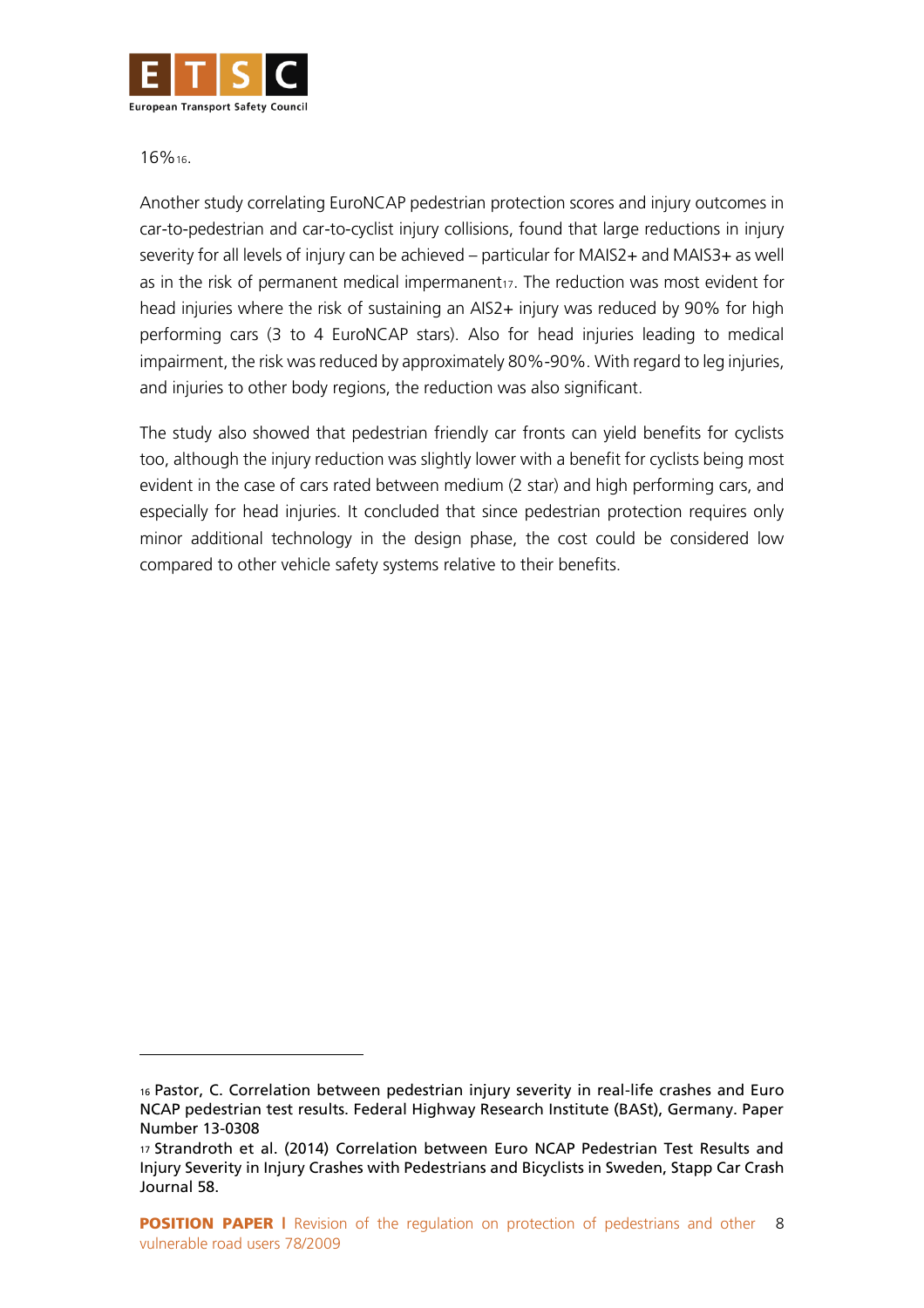

# **4 ETSC priorities for the testing procedures**

### **4.1 Pedestrian upper leg and pelvis to bonnet leading edge protection**

Unfortunately, the European Commission is not considering this test and it is most likely that it will be removed from current regulations.

The upper leg form to Bonnet Leading Edge (BLE) test was developed on the basis of accident data and reconstruction tests involving vehicles that generally had squarer profiles than the more rounded profiles of car designs since the year 2000. However, there is some evidence in the GIDAS data that bonnet leading edge heights of cars introduced after 2005 are higher than those before the year 2000. As underlined in previous years<sub>18</sub>, it is not appropriate to have an unregulated pedestrian impact area, particularly since the bonnet leading edge makes significant contact in most pedestrian accidents. The injury potential of the BLE depends on the vehicle shape as well as the BLE stiffness. The increase and popularity<sup>19</sup> of larger vehicles such as off-road vehicles, softroaders, large pick-up trucks, and sports utility vehicles is likely to increase the risk of midbody injuries, as many of these vehicles have higher or more prominent BLEs. Also, due to the higher bonnet, there is greater potential to see an increase in the number of thorax injuries.

The BLE test is currently performed only for monitoring purposes by using an upper legform impactor representing the adult upper leg and pelvis to record bending moments and forces caused by the contact with the bonnet leading edge. ETSC has advocated since 2008 that the test should be mandated. Although considerable reduction in the injuries caused by the BLE of cars of more modern design has been reported $_{20}$ , injuries to the pelvis, hip and femur are still prevalent in hospital admissions<sub>21</sub>. GIDAS research on injuries and collision parameters based on real-world collisions, found that there was no significant difference between old and new vehicles in relation to the injury rate of all other body regions, apart from head injuries (where contact with newer cars results now

<sup>18</sup> ETSC (2008) Pedestrian Protection Position Paper

<sup>19</sup> ACEA (2014) [http://www.acea.be/uploads/statistic\\_documents/20140225\\_4x4\\_1312.pdf](http://www.acea.be/uploads/statistic_documents/20140225_4x4_1312.pdf) <sup>20</sup> Lube et al. (2011) in TRL (2014), in Reference.

<sup>21</sup> TRL (2014) Draft Impact Assessment Report for GSR (Update for GSR Report 2015)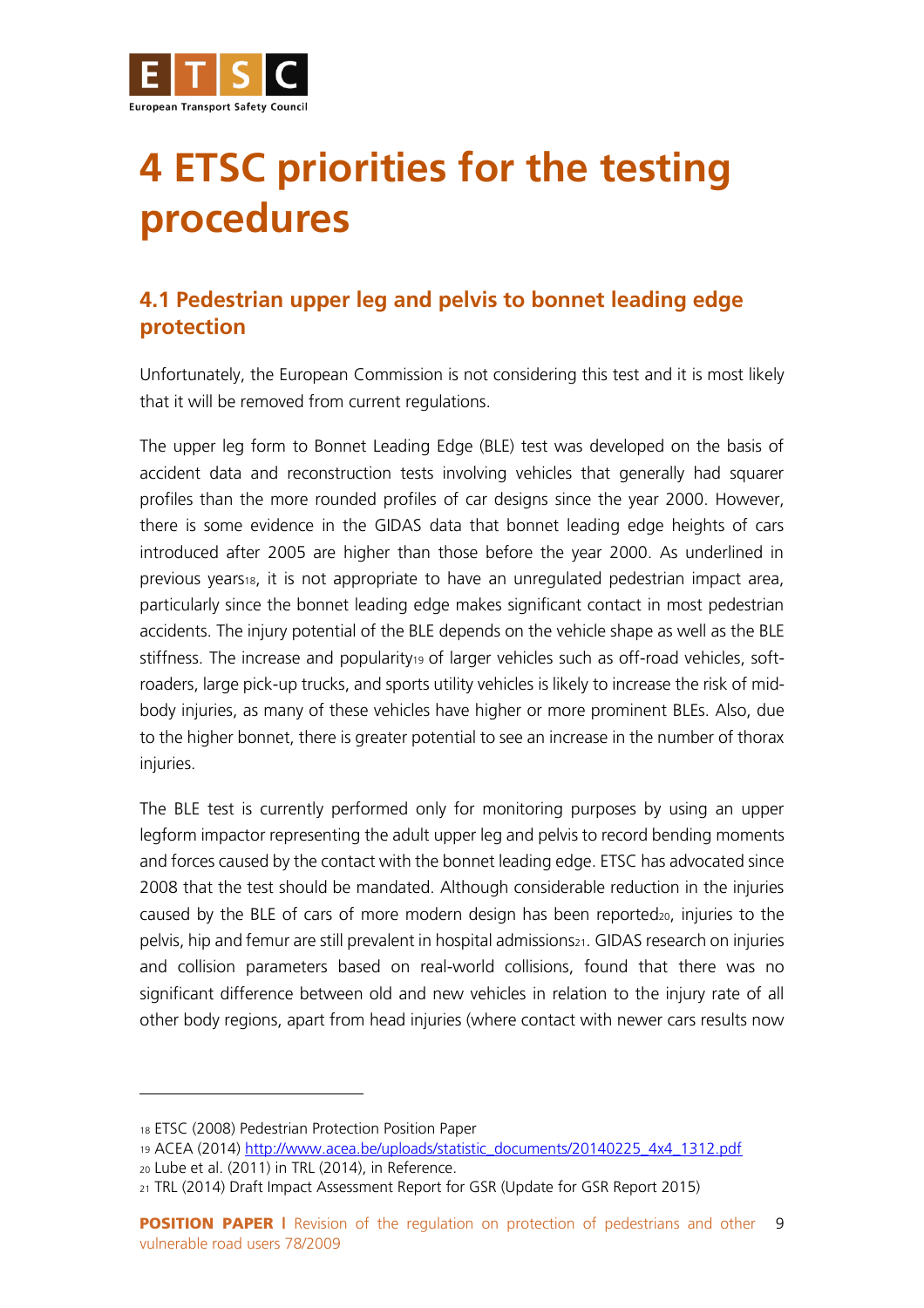

in less serious injuries)<sub>22</sub>.

 $\overline{a}$ 

One option put forward by the TRL study to improve the existing test is to revise the conditions without referencing look-up curves (two options are given here: the approach proposed by Snedeker et al. (2005) or the Euro NCAP implementation protocol).

#### **Recommendations to the EU:**

- Mandate the bonnet leading edge test according the latest 2015 EuroNCAP pedestrian testing protocol.
- Mandate an evaluation study to investigate the type of injuries resulting from vehicle to pedestrian and cyclist collisions.
- Ask national type-approval authorities that the results are communicated more frequently and results are made available every three years.

### **4.2 Pedestrian adult head to windscreen protection**

The second monitoring test is designed to observe the impact of an adult headform to the windscreen and the protection offered by vehicles in this area. The area in the centre of the windscreen is now considered to be the safest one but at the same time many head injuries do arise from this contact, and there is little agreement among manufacturers over the method by which this should be tested. Currently this test is performed at 35 km/hour using child and adult headform impactors.

Severe and fatal head injuries in pedestrians are most frequently caused by headwindscreen impacts<sub>23</sub>. This area was found to be the most frequent source of head injury in 543 accident cases investigated within the GIDAS database24.

GIDAS research on injuries and collision parameters found that pedestrians suffer head injuries less in collisions with newer vehicles in comparison to older cars25. The same study found that 53.2% of pedestrians suffer head injuries at impact speeds below 40 km/h

<sup>22</sup> Dietmar, O., Birgitt, W., (2012) Comparison of Injury Situation of Pedestrians and Bicyclists in Car Frontal Impacts and Assessment of Influence Parameter on Throw Distance and Injury Severity.

<sup>23</sup> Yang, J.: Review of injury biomechanics in car-pedestrian collisions, report to European Passive Safety

Network, Gothenburg, Sweden (2002) in Otte, D. , Thorsten, F., Birgitt, W., (2015) Wrap Around Distance WAD of Pedestrians and Bicyclists and the Relevance as Influence Parameter for Head Injuries (draft)

<sup>24</sup> Otte D, Severity and mechanism of head impacts in car‐to‐pedestrian accidents, IRCOBI, 1999 <sup>25</sup> Dietmar, O., Birgitt, W., (2012) Comparison of Injury Situation of Pedestrians and Bicyclists in Car Frontal Impacts and Assessment of Influence Parameter on Throw Distance and Injury Severity.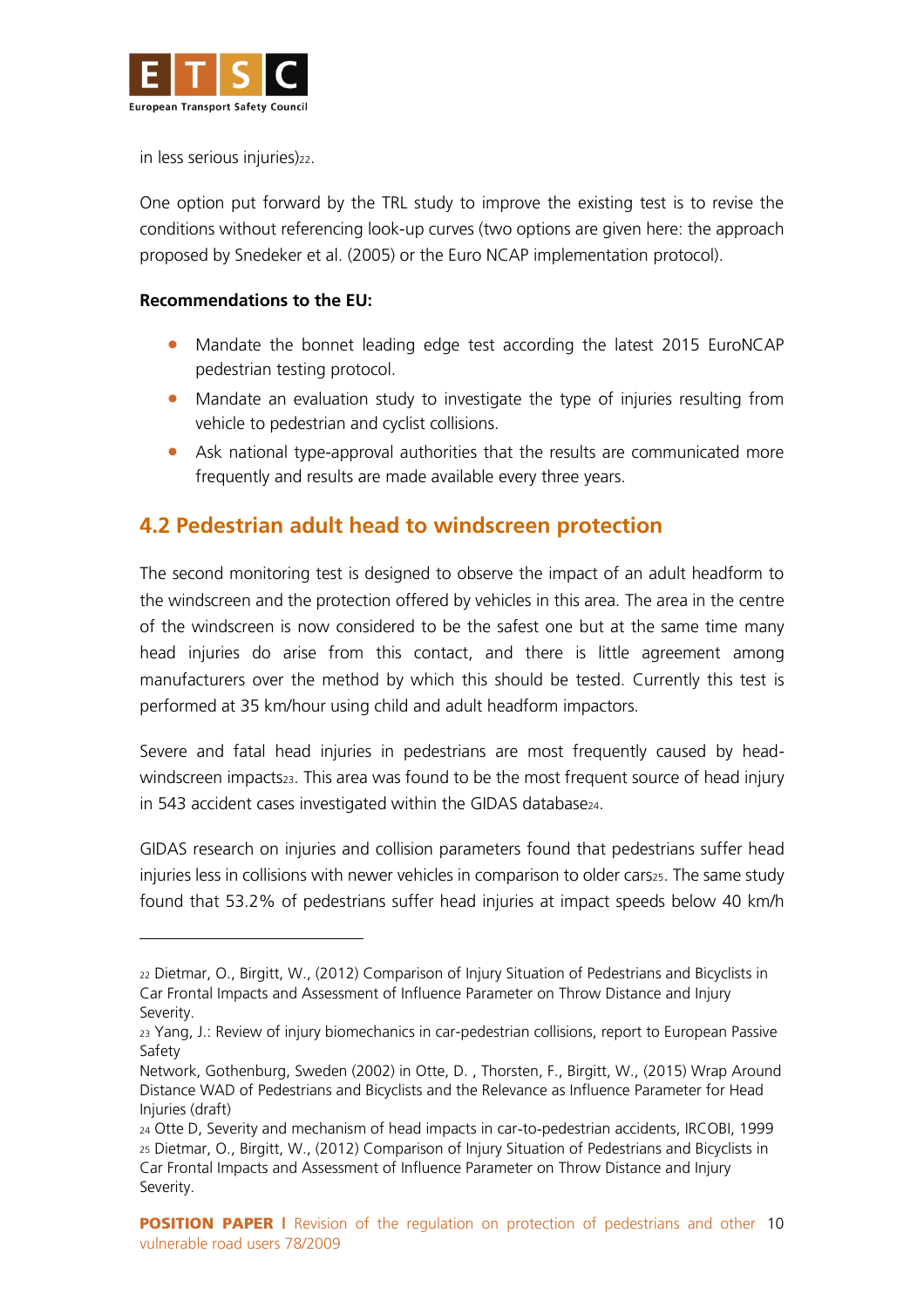

and the frequency increases to 85.3% at speeds above 40 km/h<sub>26</sub>.

According to a TRL study<sub>27</sub>, approximately 15% of all pedestrian injuries occur from the contact with the windscreen of the vehicle but 80% of serious and fatal pedestrian injuries are to the head. Furthermore, 80% of head contacts are with the vehicle's windscreen.

According to TRL, the adult headform to windscreen monitoring test results are different from the upper legform to bonnet leading edge tests in that far more cars would pass the threshold value in the Regulation. The results of the tests should be compared with the possible target of HPC 1,000 (HIC15). Using this criterion, 124 of the 323 vehicles (38%) tested would have met the requirements. However, only 271 of the vehicles with monitoring test data had adult headform to windscreen results. Therefore, of the vehicles with test data, 46% would have met the requirements. Data from the monitoring tests supports the principle that more can be done to improve safety in the windscreen area.

From the European Commission's report<sub>28</sub>, we know that the Commission is considering to:

- Extend the adult head impact zone
- Make mandatory for M1 and N1 vehicles (that are derived from M1)
- Coupled with AEB application

May consider introduction of reduced impact speeds with AEB pedestrian and cyclist detection (for windscreen and cyclist detection (for windscreen and A-pillar testing only)

- 01/09/2024 new types
- 01/09/2026 all new vehicles
- All N1 vehicles 2-year off-set to the above dates

ETSC experts strongly believe that reducing impact speeds of testing procedures for cars equipped with AEB pedestrian and cyclist detection is not beneficial for this road user category – especially since the introduction date for this type of AEB is set for 2024 (pedestrians) 2026 (cyclists).

Nobody suggests that speed limits could be raised for cars offering pedestrian protection

<sup>28</sup> <http://ec.europa.eu/DocsRoom/documents/20508/attachments/2/translations/>

<sup>26</sup> Ibid.

<sup>27</sup> Hynd, D., et al. (2015) Benefit and Feasibility of a Range of New Technologies and Unregulated Measures in the fields of Vehicle Occupant Safety and Protection of Vulnerable Road Users, Transport Research Laboratory.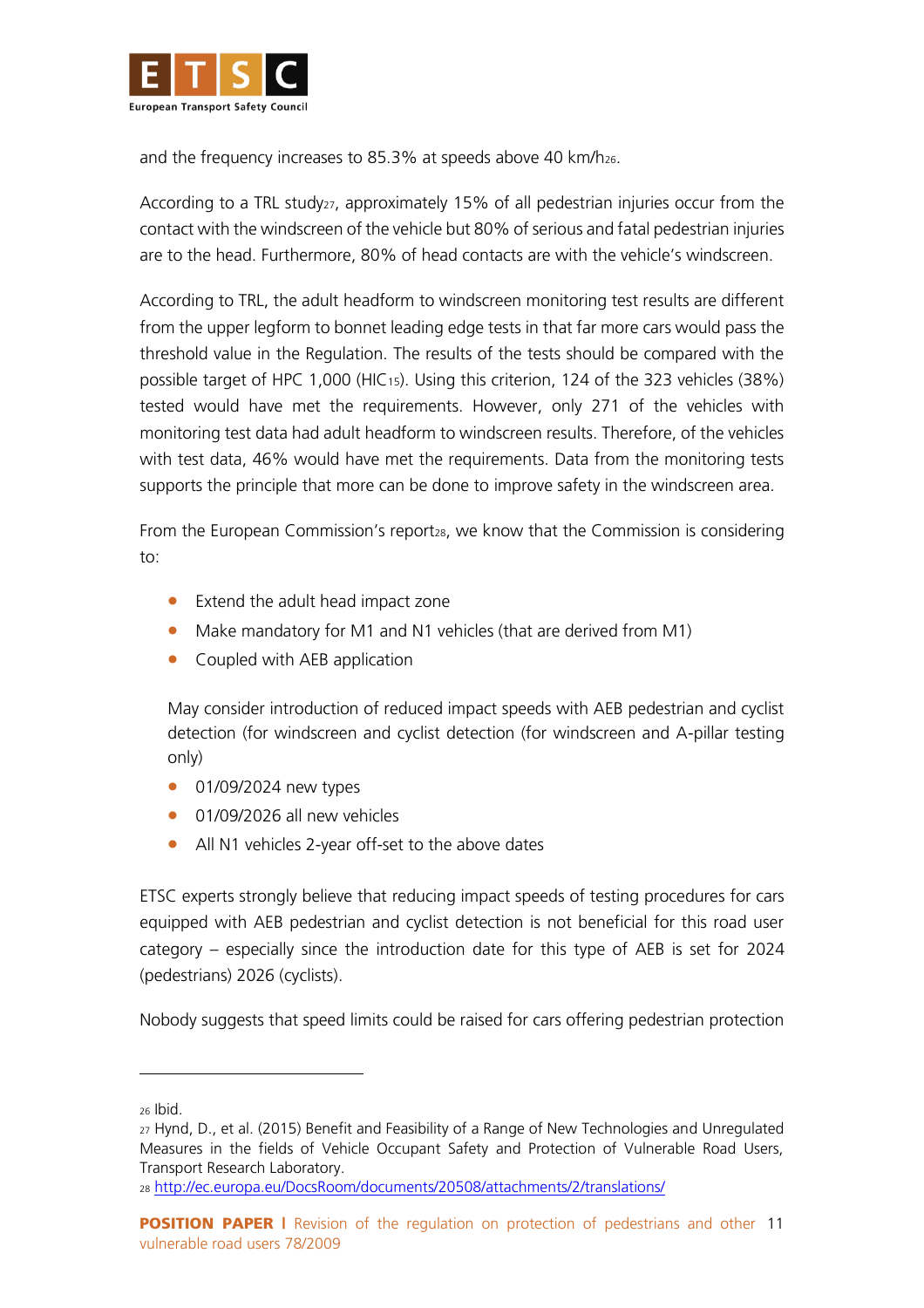

or where high friction road surfaces exist, as these would compensate for other protection measures so why accident avoidance should be treated differently? Casualty reduction requires the application of different measures that are able to complement each other, rather than replace, so providing increased protection. ETSC believes that the provision of accident avoidance technologies should have no influence on the requirement to provide pedestrian protection. Hopefully, they will increase the relatively small proportion of pedestrians for whom protection can be provided.

#### **Recommendations to the EU:**

- Mandate the adult headform to windscreen protection test.
- Mandate an evaluation study to investigate the type of injuries resulting from vehicle to pedestrian and cyclist collisions and update the existing test.
- Update the headform to windscreen test, adjusting the impact speed to at least 40km/h, a level appropriate to real life collision circumstances.
- Ask type-approval authorities that the results are communicated more frequently and results be made available every 3 years.
- No vehicle design concessions should be made by type-approval authorities for vehicles equipped with collision avoidance technologies.

### **4.3 Automated Emergency Braking for pedestrians**

ETSC stresses that no vehicle design concessions should be made by type-approval authorities for vehicles equipped with Automatic Emergency Braking, as the system should be complementary and not a substitute for passive safety. ETSC is calling for the extension of AEB to all vehicle types within the context of the Revision of the General Safety Regulation<sub>29</sub>.

Driver assistance systems and in-vehicle safety technology will not prevent all vehicle to VRU collisions. Even if technologies such as Automatic Emergency Braking (AEB) are effective at saving lives and preventing MAIS 3+ outcomes, many pedestrians will still be struck at speeds above 20 km/h.

Furthermore, ETSC is concerned about cyclists, and it is unknown how well current systems (either pedestrian or standard AEBS systems) detect these and are able to prevent

<sup>29</sup> ETSC (2015) Position Paper on the Revision of the General Safety Regulation 2009/661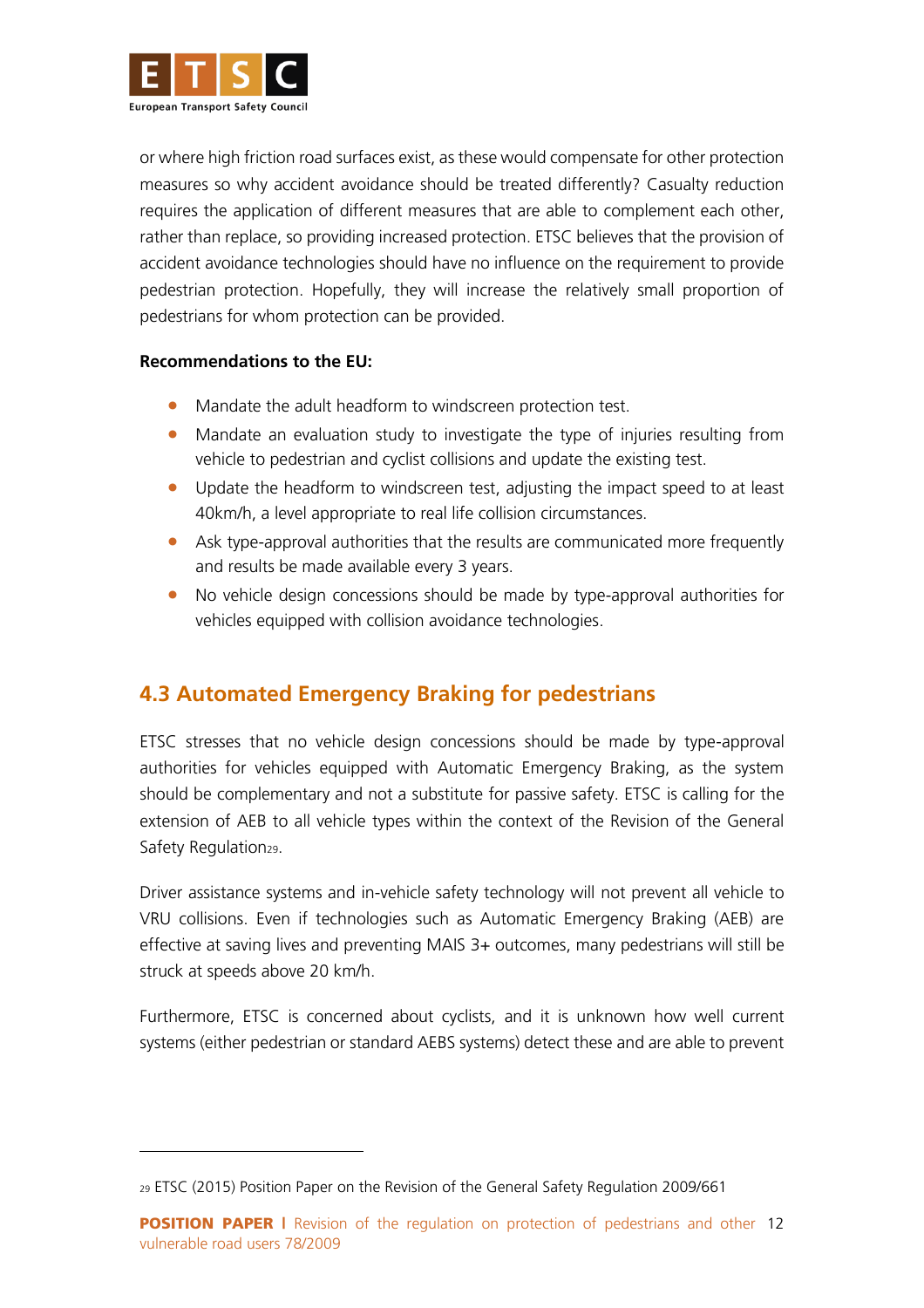

deaths and injuries <sup>30</sup> . Therefore, secondary safety through vehicle design remains extremely important to reduce vulnerable user MAIS 2 and MAIS 3+ injuries.

#### **Recommendations:**

- **•** Introduce Autonomous Braking Systems which operate at all speeds, as well as those that can detect pedestrians and cyclists.
- Detect cyclist when approaching the bigger vehicle from the front.

<sup>30</sup> Hynd, D., et al. (2015) Benefit and Feasibility of a Range of New Technologies and Unregulated Measures in the fields of Vehicle Occupant Safety and Protection of Vulnerable Road Users, Transport Research Laboratory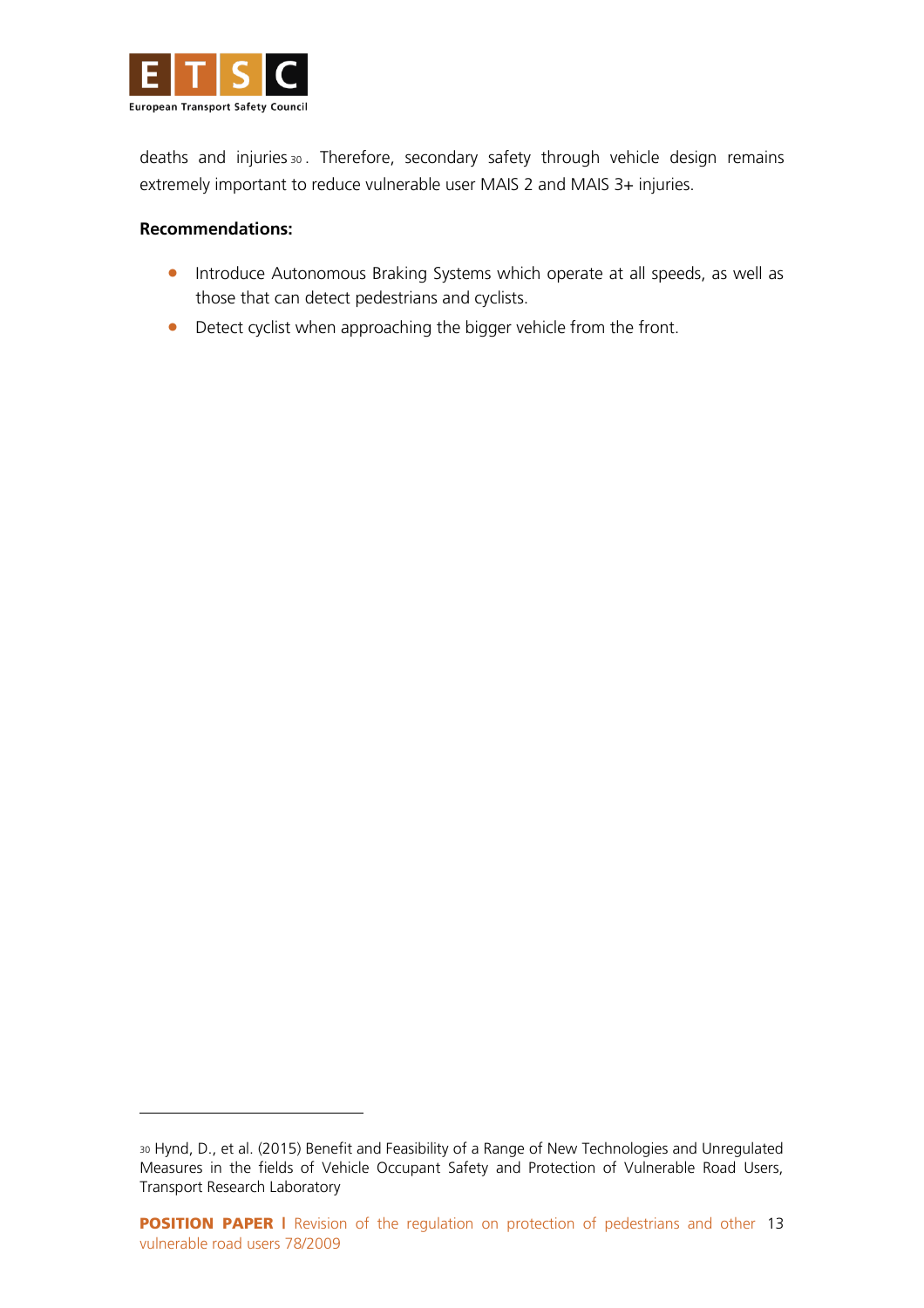

### **5 Cyclist safety**

Cyclist injuries from collision with cars is an often-neglected topic. The review of the Regulation should consider investigating injury mechanisms for cyclist and car collisions. New research from the German Insurers Association argues that compared to pedestrians, the risk of severe head injuries for cyclists is much higher. Often, the corresponding figure for the same collision speed of the car is twice as high as for the pedestrian. The design of the vehicle front plays a major role in the severity of the injury31. A recent study found that impactor testing as currently done for pedestrians is basically a suitable methodology, but adjustments are needed to account for some differences between pedestrian and cyclist impact. First of all the head impact area needs to be adjusted, furthermore the impact conditions (angle / velocity) must be reviewed<sup>32</sup>.

Other research suggested that the damage inflicting mechanisms during cycling and pedestrian collisions are similar33 and looking at cyclist injuries, the group presents lower injury rates to the head than the pedestrian counterparts. A GIDAS accident investigation study found that 33.7% of the cyclists in collisions with newer vehicles were injured on the head and 41.5% of the cyclists in collisions with older vehicles. Significantly lower frequency could be established for cyclists compared to pedestrians at higher speed ranges with 72,2% versus 85,3%, respectively. For cyclists, the collision speed was also confirmed as a special parameter influencing the severity of head injuries (72.2% at speeds above 40 km/h vs. 35.2% at speeds up to 40 km/h).

#### **Recommendations:**

- Update existing tests and extend scope of regulation 78/2009 to include cyclist protection.
- Specify the word ''cyclist'' in the regulation instead of ''other vulnerable road users''
- Revisit the impact conditions in terms of impact velocity and impact angle, but use the same impactors as today.

<sup>31</sup> <http://udv.de/de/radfahrer/radfahrer-profitieren-kaum-vom-pkw-fussgangerschutz>

<sup>32</sup> AGU Zurich, 2017, Study on Safer Motor Vehicles for Cyclists in the context of the EU Pedestrian Protection Regulations

<sup>33</sup> <http://www.actabio.pwr.wroc.pl/Vol15No1/13.pdf>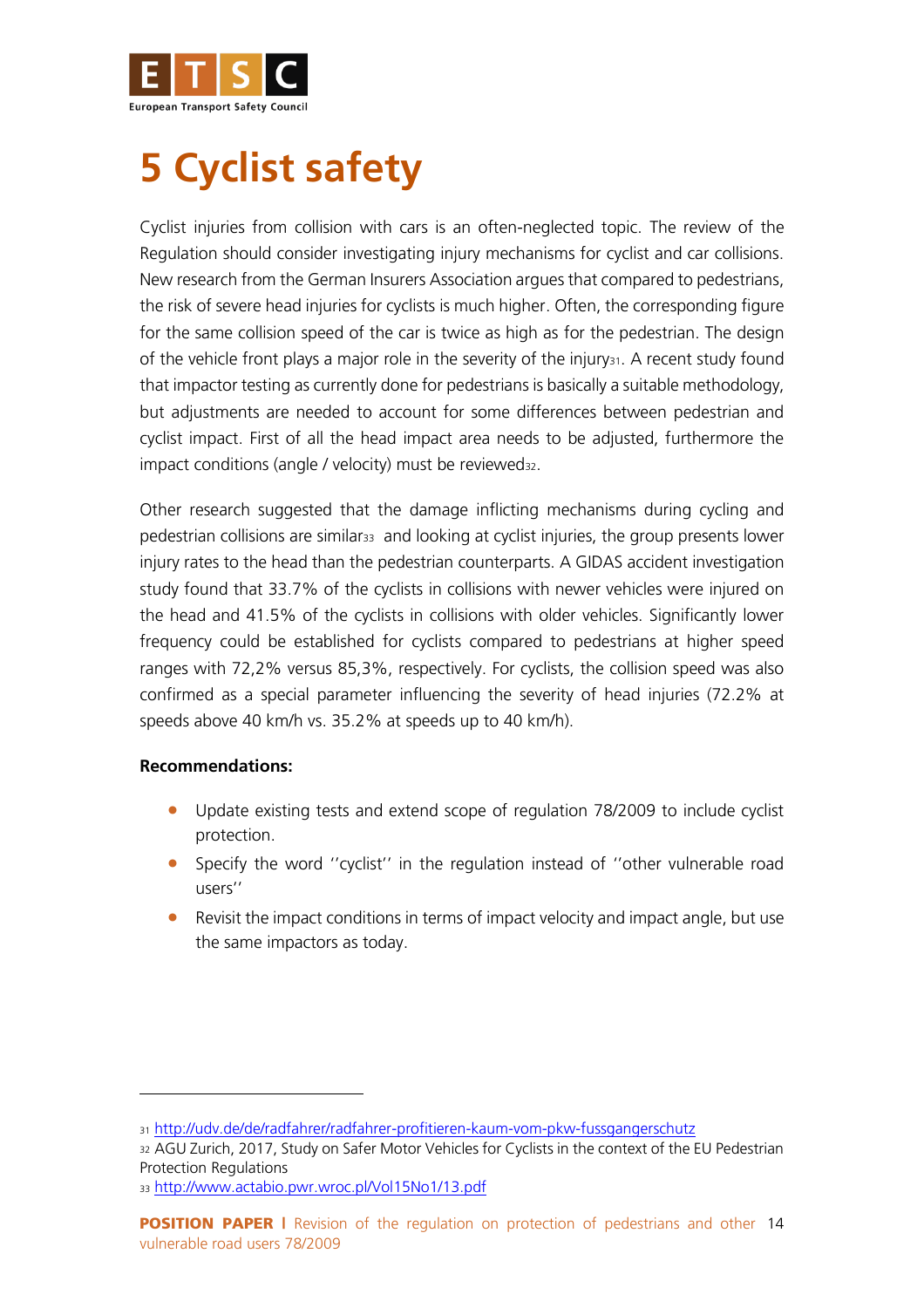

# **Acknowledgments**

ETSC gratefully acknowledges the contributions of: Pete Thomas, Professor of Road and Vehicle Safety, Transport Safety Research Centre at Loughborough University (UK); Professor Dietmar Otte, Technical manager of Accident Research Unit at Medical University Hannover; Anders Kullgren, Folksam (Sweden) and Adjunct Professor at Chalmers University of Technology (Sweden); Ciaran Simms, Associate Professor in the Department of Mechanical and Manufacturing Engineering in Trinity College, Dublin.